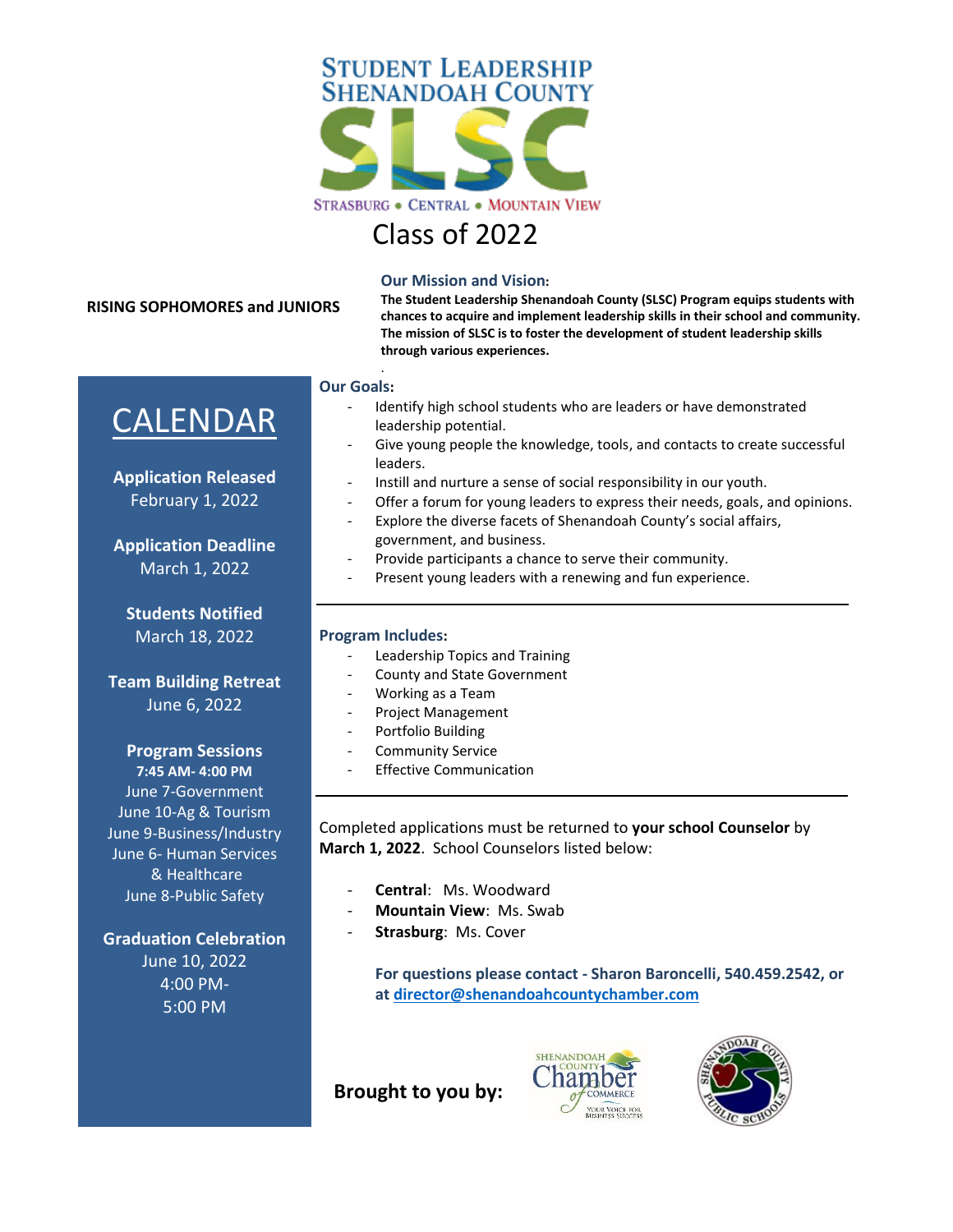

## **APPLICATION CHECKLIST**

Please type or print. Only completed applications will be considered, and must include:

- 1. Applicant's Submittal. Fill out completely
- 2. A recommendation from your principal, counselor, or a current teacher who knows your capabilities best. Recommendations can be submitted in sealed envelope as part of application

**I understand that I must complete the Applicant's Submittal portion of this by myself, and state that no one else has completed the application on my behalf. \_\_\_\_\_\_\_\_YES \_\_\_\_\_\_\_\_\_NO**

## **REQUIREMENTS OF THE PROGRAM**

One hundred percent (100%) attendance is required of each student. **I have compared my schedule with the Program Calendar dates attached. If I am selected, I commit to attend every one of the program sessions.** 

**If I am selected, I agree that I will wear casual business attire to each of the activities unless informed otherwise, out of respect for the professional establishments we will be visiting.** 

I further understand that e-mail will be the primary method of communication between the program leaders and the participants. **If I am selected, I will have an active e-mail account that I will check daily for communication about the program.**

By signing below, I am stating that I have read the above **REQUIREMENTS OF THE PROGRAM** and agree to the **REQUIREMENTS OF THE PROGRAM** 100%.

\_\_\_\_\_ I agree to a media release of any photos or videos of my child.

Signature of Applicant

Signature of Parent or Guardian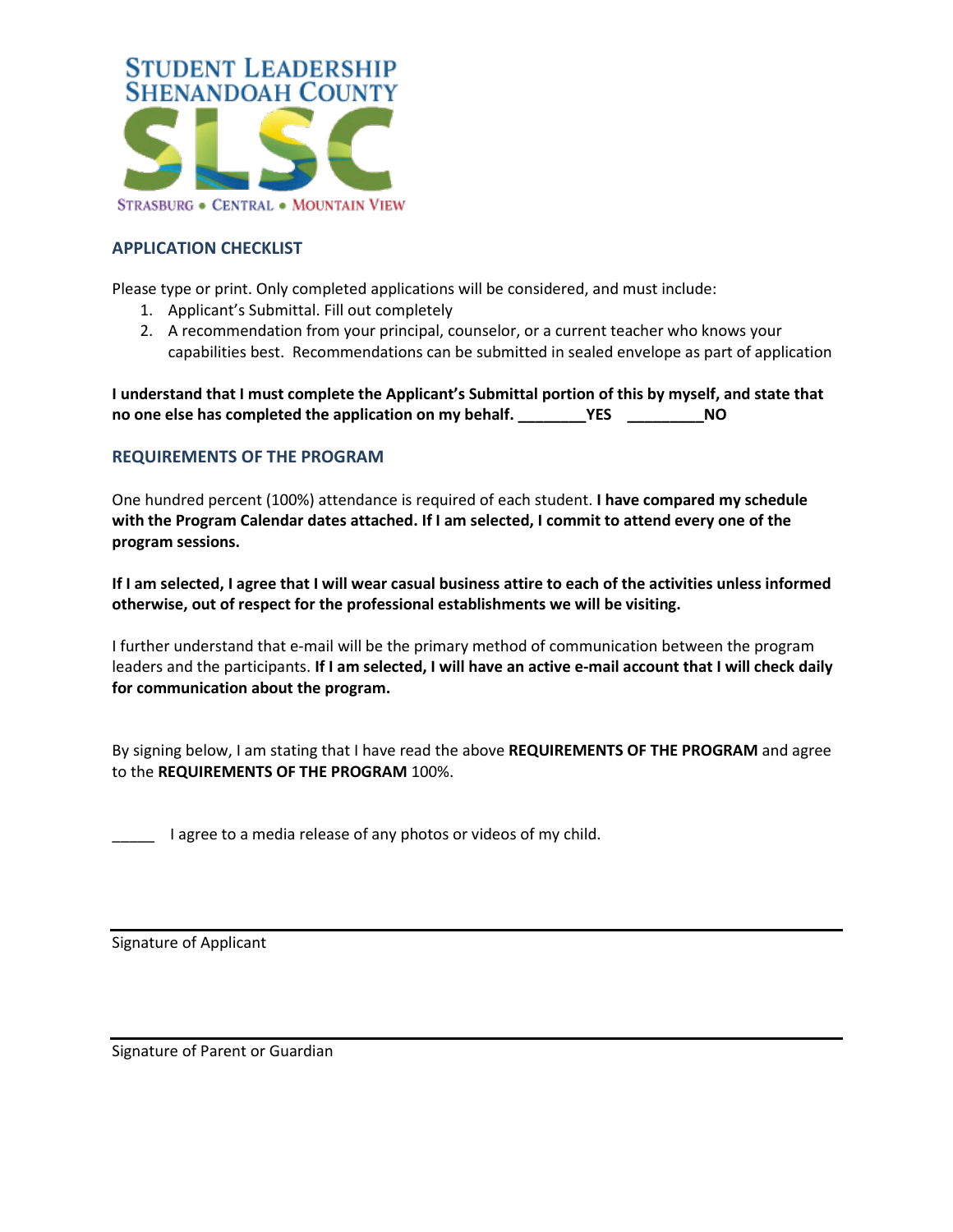

# PERSONAL INFORMATION (Please print legibly)

| School:                              |                                                                                                 |                                                                                                  |
|--------------------------------------|-------------------------------------------------------------------------------------------------|--------------------------------------------------------------------------------------------------|
|                                      |                                                                                                 |                                                                                                  |
|                                      |                                                                                                 |                                                                                                  |
| commitment of this program? Yes / No | Shenandoah County. Do you feel that you will have the time to take on the necessary time        | Many activities challenge students ability to participate in programs such as Student Leadership |
|                                      | Current GPA: ____________ Discipline Violations? Yes ______ No ______ (if yes, describe below:) |                                                                                                  |
|                                      |                                                                                                 |                                                                                                  |
|                                      |                                                                                                 |                                                                                                  |
|                                      |                                                                                                 |                                                                                                  |
|                                      |                                                                                                 |                                                                                                  |
|                                      |                                                                                                 |                                                                                                  |
|                                      |                                                                                                 |                                                                                                  |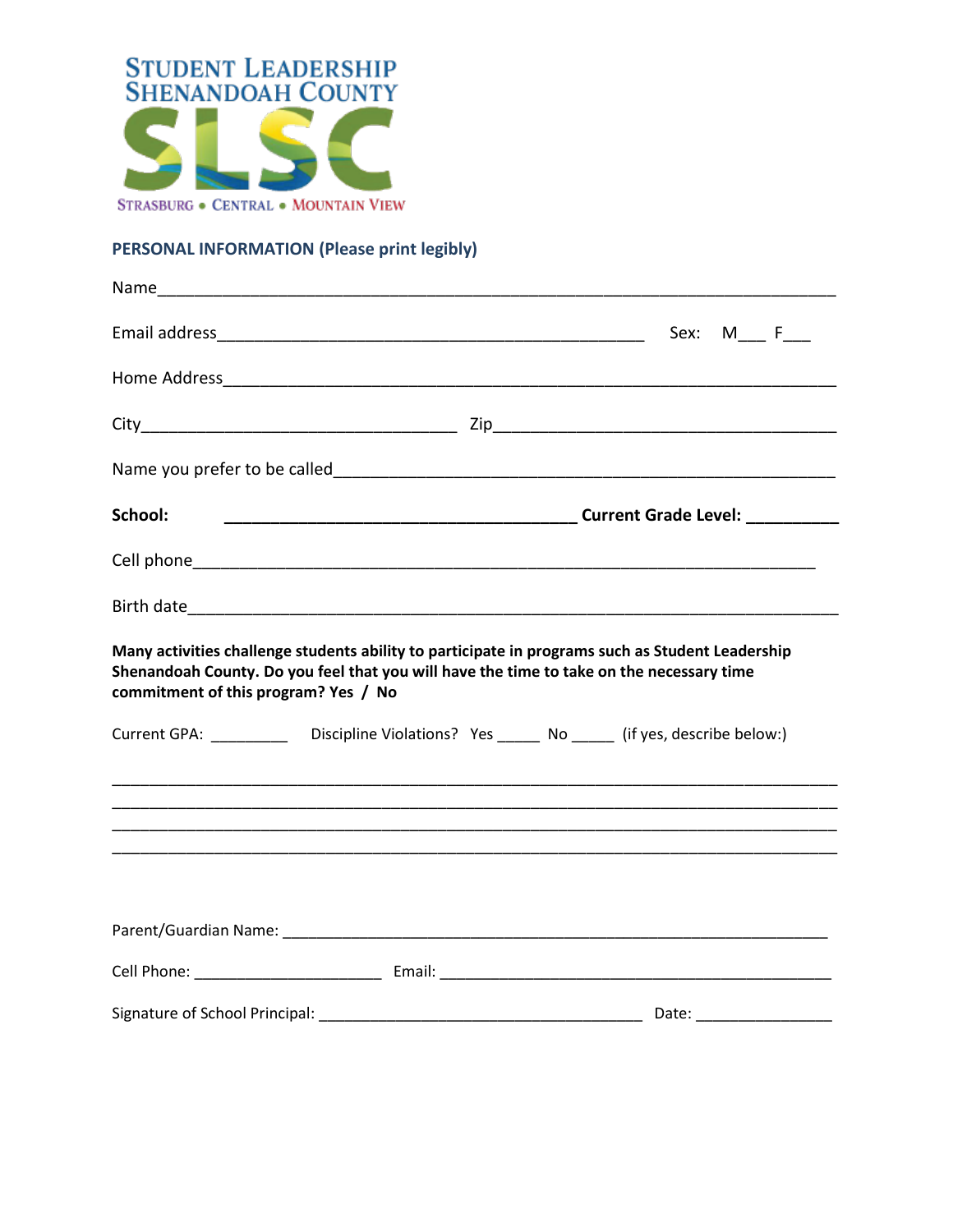**APPLICATION QUESTIONS: Answer on a separate sheet of paper – max of 150 words**

**1. Why are you interested and why should you be chosen to participate in the SLSC? Include qualities about yourself that make you a good candidate.**

## **ORGANIZATIONS AND ACTIVITIES**

Please list in order of importance to you, up to three school, volunteer, social, athletic, artistic or other activities or groups in which you have participated during the last four years:

| ORGANIZATION/ACTIVITY | <b>GRADE IN SCHOOL</b> | LEADERSHIP RESPONSIBILITY OR INVOLVEMENT |  |  |
|-----------------------|------------------------|------------------------------------------|--|--|
|                       |                        |                                          |  |  |
| $\mathcal{P}$         |                        |                                          |  |  |
| 3                     |                        |                                          |  |  |

#### **WORK EXPERIENCE**

List any part-time job experience you have had, paid or volunteer, and briefly tell us more about it.

| Do you currently have a part-time job? If yes, where:                    |
|--------------------------------------------------------------------------|
| How many hours a week do you work?                                       |
| If selected, would your employer allow time off, if necessary? Yes<br>Nο |